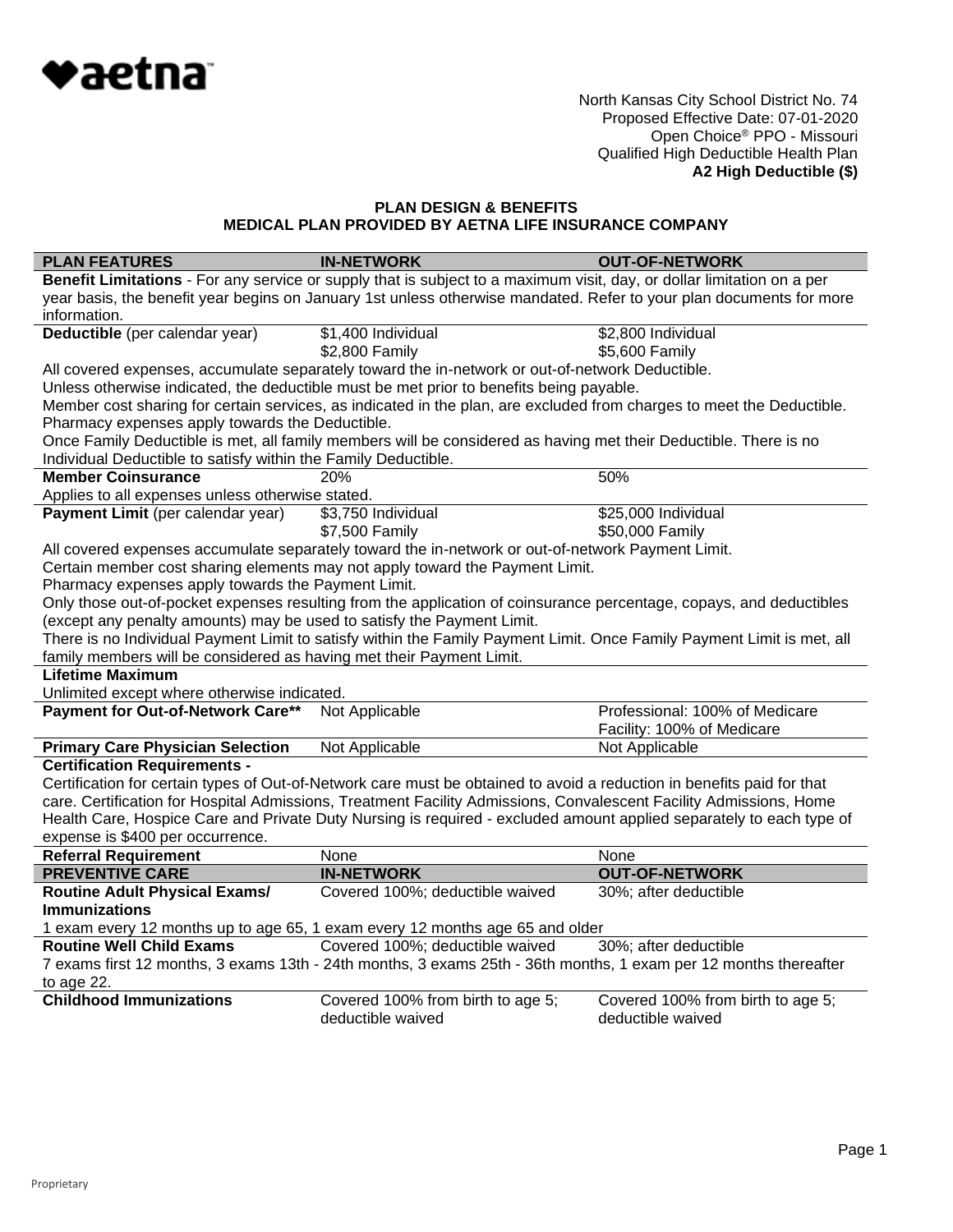

# **PLAN DESIGN & BENEFITS MEDICAL PLAN PROVIDED BY AETNA LIFE INSURANCE COMPANY**

| <b>Routine Gynecological Care</b><br><b>Exams</b>               | Covered 100%; deductible waived                                                                                                                                                                                                           | 30%; after deductible                    |
|-----------------------------------------------------------------|-------------------------------------------------------------------------------------------------------------------------------------------------------------------------------------------------------------------------------------------|------------------------------------------|
| 1 obgyn exam and pap smear per year                             |                                                                                                                                                                                                                                           |                                          |
| <b>Routine Mammograms</b>                                       | Covered 100%; deductible waived                                                                                                                                                                                                           | 30%; after deductible                    |
| <b>Women's Health</b>                                           | Covered 100%; deductible waived                                                                                                                                                                                                           | 30%; after deductible                    |
|                                                                 | Includes: Screening for gestational diabetes, HPV (Human- Papillomavirus) DNA testing, counseling for sexually                                                                                                                            |                                          |
|                                                                 | transmitted infections, counseling and screening for human immunodeficiency virus, screening and counseling for                                                                                                                           |                                          |
|                                                                 | interpersonal and domestic violence, breastfeeding support, supplies and counseling.                                                                                                                                                      |                                          |
|                                                                 | Contraceptive methods, sterilization procedures, patient education and counseling. Limitations may apply.                                                                                                                                 |                                          |
| <b>Routine Digital Rectal Exam</b>                              | Covered 100%; deductible waived                                                                                                                                                                                                           | 30%; after deductible                    |
| Recommended: For covered males age 40 and over.                 |                                                                                                                                                                                                                                           |                                          |
| <b>Prostate-specific Antigen Test</b>                           | Covered 100%; deductible waived                                                                                                                                                                                                           | 30%; after deductible                    |
| Recommended: For covered males age 40 and over.                 |                                                                                                                                                                                                                                           |                                          |
| <b>Colorectal Cancer Screening</b>                              | Covered 100%; deductible waived                                                                                                                                                                                                           | <b>Covered under Routine Adult Exams</b> |
| Recommended: For all members age 45 and over.                   |                                                                                                                                                                                                                                           |                                          |
| <b>Routine Eye Exams</b>                                        | Covered 100%; deductible waived                                                                                                                                                                                                           | 30%; after deductible                    |
| 1 routine exam per 12 months.                                   |                                                                                                                                                                                                                                           |                                          |
| <b>Routine Hearing Screening</b>                                | Covered 100%; deductible waived                                                                                                                                                                                                           | 30%; after deductible                    |
| <b>Newborn Hearing Screening</b>                                | Payable same as any other covered                                                                                                                                                                                                         | Payable same as any other covered        |
|                                                                 | expense                                                                                                                                                                                                                                   | expense                                  |
|                                                                 | Includes screening and hearing aids for each impaired ear for children under 1 year of age.                                                                                                                                               |                                          |
| <b>PHYSICIAN SERVICES</b>                                       | <b>IN-NETWORK</b>                                                                                                                                                                                                                         | <b>OUT-OF-NETWORK</b>                    |
| <b>Office Visits to non-Specialist</b>                          | 20%; after deductible                                                                                                                                                                                                                     | 50%; after deductible                    |
|                                                                 | Includes services of an internist, general physician, family practitioner or pediatrician.                                                                                                                                                |                                          |
| <b>Specialist Office Visits</b>                                 | 20%; after deductible                                                                                                                                                                                                                     | 50%; after deductible                    |
| <b>Hearing Exams</b>                                            | Not Covered                                                                                                                                                                                                                               | Not Covered                              |
| <b>Pre-Natal Maternity</b>                                      | Covered 100%; deductible waived                                                                                                                                                                                                           | 30%; after deductible                    |
| <b>Walk-in Clinics</b>                                          | 20%; after deductible                                                                                                                                                                                                                     | 50%; after deductible                    |
|                                                                 |                                                                                                                                                                                                                                           |                                          |
|                                                                 |                                                                                                                                                                                                                                           |                                          |
|                                                                 | Walk-in Clinics are free-standing health care facilities that (a) may be located in or with a pharmacy, drug store,<br>supermarket or other retail store; and (b) provide limited medical care and services on a scheduled or unscheduled |                                          |
|                                                                 | basis. Urgent care centers, emergency rooms, the outpatient department of a hospital, ambulatory surgical centers,                                                                                                                        |                                          |
| and physician offices are not considered to be Walk-in Clinics. |                                                                                                                                                                                                                                           |                                          |
| <b>Allergy Testing</b>                                          | Your cost sharing is based on the                                                                                                                                                                                                         | Your cost sharing is based on the        |
|                                                                 | type of service and where it is                                                                                                                                                                                                           | type of service and where it is          |
|                                                                 | performed                                                                                                                                                                                                                                 | performed                                |
| <b>Allergy Injections</b>                                       | Your cost sharing is based on the                                                                                                                                                                                                         | Your cost sharing is based on the        |
|                                                                 | type of service and where it is                                                                                                                                                                                                           | type of service and where it is          |
|                                                                 | performed                                                                                                                                                                                                                                 | performed                                |
| <b>DIAGNOSTIC PROCEDURES</b>                                    | <b>IN-NETWORK</b>                                                                                                                                                                                                                         | <b>OUT-OF-NETWORK</b>                    |
| Diagnostic X-ray                                                | 20%; after deductible                                                                                                                                                                                                                     | 50%; after deductible                    |
| (other than Complex Imaging                                     |                                                                                                                                                                                                                                           |                                          |
| Services)                                                       |                                                                                                                                                                                                                                           |                                          |
|                                                                 | If performed as a part of a physician office visit and billed by the physician, expenses are covered subject to the                                                                                                                       |                                          |
| applicable physician's office visit member cost sharing.        |                                                                                                                                                                                                                                           |                                          |
| <b>Diagnostic Laboratory</b>                                    | 20%; after deductible<br>If performed as a part of a physician office visit and billed by the physician, expenses are covered subject to the                                                                                              | 50%; after deductible                    |

applicable physician's office visit member cost sharing.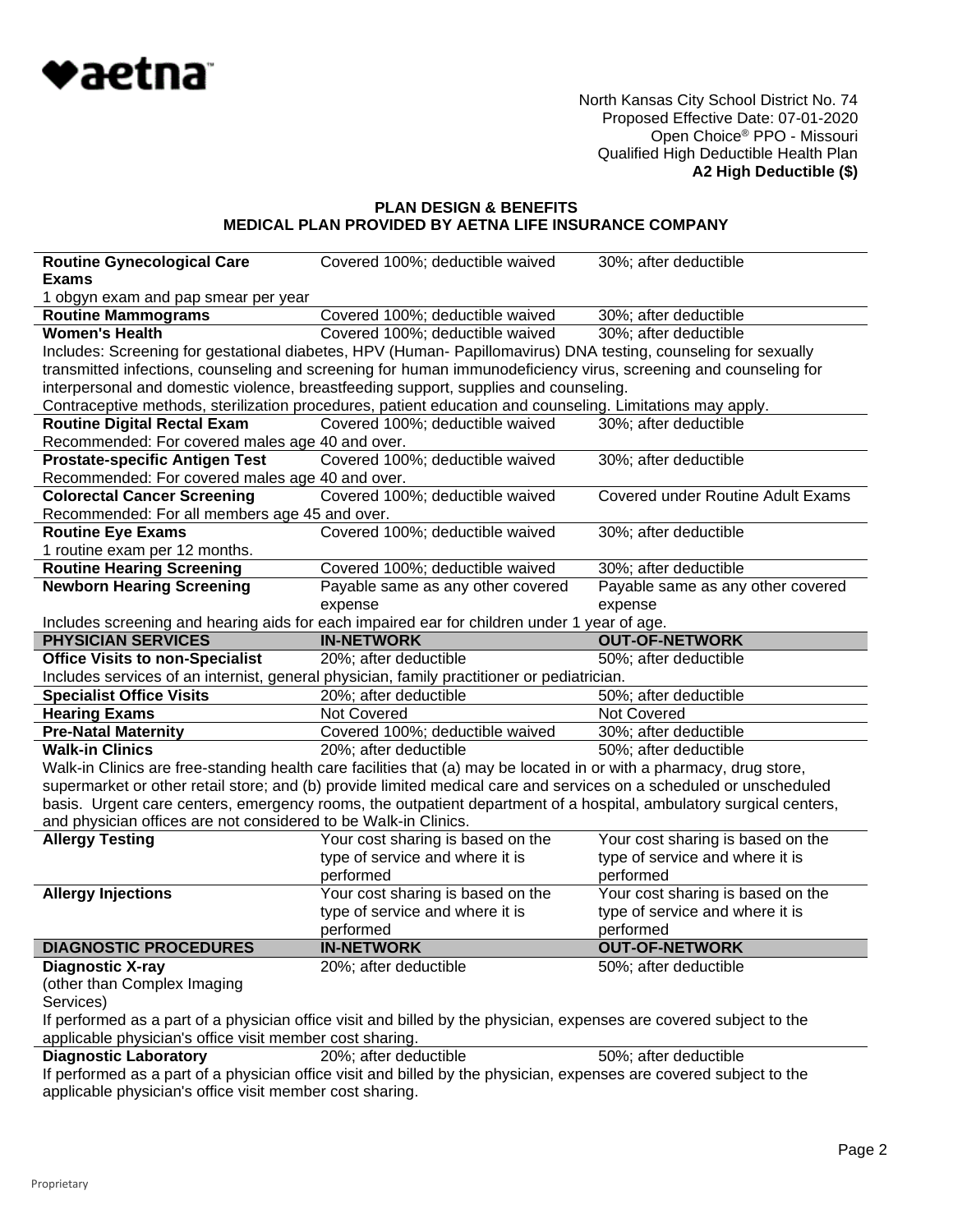

# **PLAN DESIGN & BENEFITS MEDICAL PLAN PROVIDED BY AETNA LIFE INSURANCE COMPANY**

| <b>Diagnostic Complex Imaging</b>                             | 20%; after deductible                                                                                                    | 50%; after deductible   |
|---------------------------------------------------------------|--------------------------------------------------------------------------------------------------------------------------|-------------------------|
|                                                               | If performed as a part of a physician office visit and billed by the physician, expenses are covered subject to the      |                         |
| applicable physician's office visit member cost sharing.      |                                                                                                                          |                         |
| <b>EMERGENCY MEDICAL CARE</b>                                 | <b>IN-NETWORK</b>                                                                                                        | <b>OUT-OF-NETWORK</b>   |
| <b>Urgent Care Provider</b>                                   | 20%; after deductible                                                                                                    | 50%; after deductible   |
| <b>Non-Urgent Use of Urgent Care</b>                          | Not Covered                                                                                                              | Not Covered             |
| <b>Provider</b>                                               |                                                                                                                          |                         |
| <b>Emergency Room</b>                                         | 20%; after deductible                                                                                                    | Same as in-network care |
| Non-Emergency Care in an                                      | <b>Not Covered</b>                                                                                                       | <b>Not Covered</b>      |
| <b>Emergency Room</b>                                         |                                                                                                                          |                         |
| <b>Emergency Use of Ambulance</b>                             | 20%; after deductible                                                                                                    | Same as in-network care |
| <b>Non-Emergency Use of Ambulance</b>                         | <b>Not Covered</b>                                                                                                       | Not Covered             |
| <b>HOSPITAL CARE</b>                                          | <b>IN-NETWORK</b>                                                                                                        | <b>OUT-OF-NETWORK</b>   |
| <b>Inpatient Coverage</b>                                     | 20%; after deductible                                                                                                    | 50%; after deductible   |
|                                                               | Your cost sharing applies to all covered benefits incurred during your inpatient stay.                                   |                         |
| <b>Inpatient Maternity Coverage</b>                           | 20%; after deductible                                                                                                    | 50%; after deductible   |
| (includes delivery and postpartum                             |                                                                                                                          |                         |
| care)                                                         |                                                                                                                          |                         |
|                                                               | Your cost sharing applies to all covered benefits incurred during your inpatient stay.                                   |                         |
| <b>Outpatient Hospital Expenses</b>                           | 20%; after deductible                                                                                                    | 50%; after deductible   |
|                                                               | Your cost sharing applies to all covered benefits incurred during your outpatient visit.                                 |                         |
| <b>Outpatient Surgery - Hospital</b>                          | 20%; after deductible                                                                                                    | 50%; after deductible   |
|                                                               | Your cost sharing applies to all covered benefits incurred during your outpatient visit.                                 |                         |
| <b>Outpatient Surgery - Freestanding</b>                      | 20%; after deductible                                                                                                    | 50%; after deductible   |
|                                                               |                                                                                                                          |                         |
| <b>Facility</b>                                               |                                                                                                                          |                         |
|                                                               | Your cost sharing applies to all covered benefits incurred during your outpatient visit.                                 |                         |
| <b>MENTAL HEALTH SERVICES</b>                                 | <b>IN-NETWORK</b>                                                                                                        | <b>OUT-OF-NETWORK</b>   |
| Inpatient                                                     | 20%; after deductible                                                                                                    | 50%; after deductible   |
|                                                               | Your cost sharing applies to all covered benefits incurred during your inpatient stay.                                   |                         |
| <b>Mental Health Office Visits</b>                            | 20%; after deductible                                                                                                    | 50%; after deductible   |
|                                                               | Your cost sharing applies to all covered benefits incurred during your outpatient visit.                                 |                         |
| <b>Other Mental Health Services</b>                           | 20%; after deductible                                                                                                    | 50%; after deductible   |
| <b>SUBSTANCE ABUSE</b>                                        | <b>IN-NETWORK</b>                                                                                                        | <b>OUT-OF-NETWORK</b>   |
| Inpatient                                                     | 20%; after deductible                                                                                                    | 50%; after deductible   |
|                                                               | Your cost sharing applies to all covered benefits incurred during your inpatient stay.                                   |                         |
| <b>Residential Treatment Facility</b>                         | 20%; after deductible                                                                                                    | 50%; after deductible   |
| <b>Substance Abuse Office Visits</b>                          | 20%; after deductible                                                                                                    | 50%; after deductible   |
|                                                               | Your cost sharing applies to all covered benefits incurred during your outpatient visit.                                 |                         |
| <b>Other Substance Abuse Services</b>                         | 20%; after deductible                                                                                                    | 50%; after deductible   |
| <b>OTHER SERVICES</b>                                         | <b>IN-NETWORK</b>                                                                                                        | <b>OUT-OF-NETWORK</b>   |
| <b>Skilled Nursing Facility</b>                               | 20%; after deductible                                                                                                    | 50%; after deductible   |
| Limited to 30 days per year                                   |                                                                                                                          |                         |
|                                                               | Your cost sharing applies to all covered benefits incurred during your inpatient stay.                                   |                         |
| <b>Home Health Care</b>                                       | 20%; after deductible                                                                                                    | 30%; after deductible   |
| Limited to 60 visits per year. Includes Private Duty Nursing. |                                                                                                                          |                         |
|                                                               | Limited to 3 intermittent visits per day by a participating home health care agency; 1 visit equals a period of 4 hrs or |                         |
| less.                                                         |                                                                                                                          |                         |
| <b>Hospice Care - Inpatient</b>                               | 20%; after deductible<br>Your cost sharing applies to all covered benefits incurred during your inpatient stay.          | 50%; after deductible   |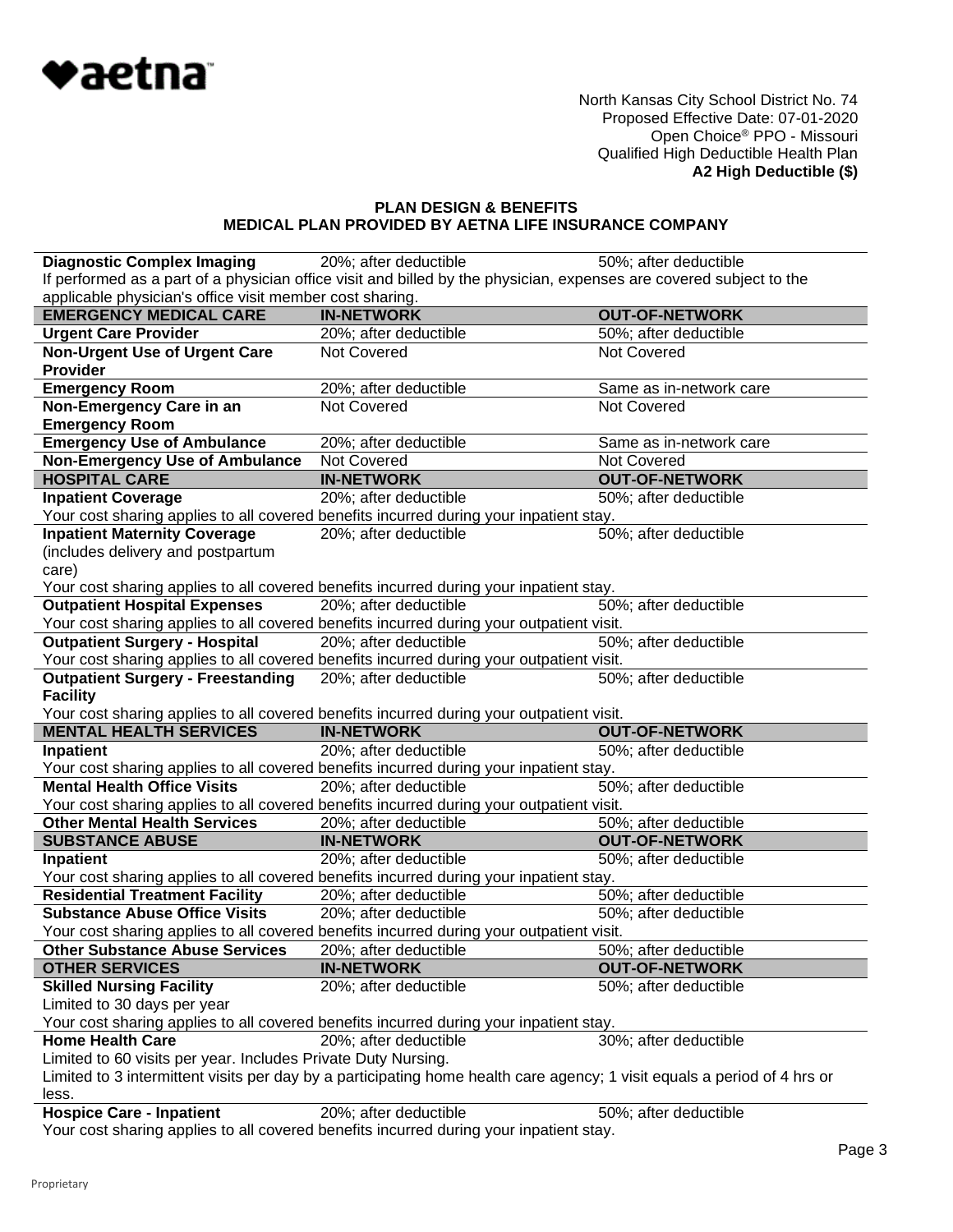

## **PLAN DESIGN & BENEFITS MEDICAL PLAN PROVIDED BY AETNA LIFE INSURANCE COMPANY**

| <b>Hospice Care - Outpatient</b>                                                                                  | 20%; after deductible                                                                                                 | 50%; after deductible                                        |  |
|-------------------------------------------------------------------------------------------------------------------|-----------------------------------------------------------------------------------------------------------------------|--------------------------------------------------------------|--|
| Your cost sharing applies to all covered benefits incurred during your outpatient visit.                          |                                                                                                                       |                                                              |  |
| <b>Private Duty Nursing - Outpatient</b>                                                                          | Covered as part of Home Health<br>Care                                                                                | Covered as part of Home Health<br>Care                       |  |
| <b>Outpatient Rehabilitative Speech</b>                                                                           | 20%; after deductible                                                                                                 | 50%; after deductible                                        |  |
| <b>Therapy</b>                                                                                                    |                                                                                                                       |                                                              |  |
| <b>Outpatient Physical and</b>                                                                                    | 20%; after deductible                                                                                                 | 50%; after deductible                                        |  |
| <b>Occupational Therapy</b>                                                                                       |                                                                                                                       |                                                              |  |
| Limited to 60 visits per year combined.                                                                           |                                                                                                                       |                                                              |  |
| <b>Chiropractic Care</b>                                                                                          | 20%; after deductible                                                                                                 | 50%; after deductible                                        |  |
| <b>Early Intervention Services</b>                                                                                | Your cost sharing is based on the                                                                                     | Your cost sharing is based on the                            |  |
|                                                                                                                   | type of service and where it is                                                                                       | type of service and where it is                              |  |
|                                                                                                                   | performed                                                                                                             | performed                                                    |  |
|                                                                                                                   | Children from birth to age 3; includes short-term rehabilitation services, up to \$3,000 per year and \$9,000 maximum |                                                              |  |
| per child.                                                                                                        |                                                                                                                       |                                                              |  |
| <b>Habilitative Services</b>                                                                                      | Cost sharing same as any other                                                                                        | Cost sharing same as any other                               |  |
| (Physical/Occupational/Speech                                                                                     | physical, occupational, speech                                                                                        | physical, occupational, speech                               |  |
| Therapy)                                                                                                          | therapy expense.                                                                                                      | therapy expense.                                             |  |
| <b>Autism Behavioral Therapy</b>                                                                                  | 20%; after deductible                                                                                                 | 50%; after deductible                                        |  |
| Covered same as any other Outpatient Mental Health benefit                                                        |                                                                                                                       |                                                              |  |
| <b>Autism Applied Behavior Analysis</b>                                                                           | 20%; after deductible                                                                                                 | 50%; after deductible                                        |  |
| Covered same as any other Outpatient Mental Health Other Services benefit<br><b>Autism Physical Therapy</b>       |                                                                                                                       |                                                              |  |
| <b>Autism Occupational Therapy</b>                                                                                | 20%; after deductible                                                                                                 | 50%; after deductible<br>50%; after deductible               |  |
|                                                                                                                   | 20%; after deductible                                                                                                 | 50%; after deductible                                        |  |
| <b>Autism Speech Therapy</b><br><b>Durable Medical Equipment</b>                                                  | 20%; after deductible<br>20%; after deductible                                                                        | 50%; after deductible                                        |  |
| Diabetic Supplies -- (if not covered                                                                              | Covered same as any other medical                                                                                     | Covered same as any other medical                            |  |
| under Pharmacy benefit)                                                                                           | expense.                                                                                                              | expense.                                                     |  |
| <b>Affordable Care Act Mandated</b><br><b>Women's Contraceptives. Also</b><br>includes male condoms.              | Covered 100%; deductible waived                                                                                       | Covered same as any other expense.                           |  |
| <b>Women's Contraceptive drugs and</b><br>devices not obtainable at a<br>pharmacy. Also includes male<br>condoms. | Covered 100%; deductible waived                                                                                       | Covered same as any other expense.                           |  |
| <b>Hearing Aids</b>                                                                                               | 20%; after deductible                                                                                                 | 50%; after deductible                                        |  |
| Child to age 1, 1 hearing aid covered for each impaired ear.                                                      |                                                                                                                       |                                                              |  |
| <b>Infusion Therapy</b>                                                                                           | 20%; after deductible                                                                                                 | 50%; after deductible                                        |  |
| Administered in the home or                                                                                       |                                                                                                                       |                                                              |  |
| physician's office                                                                                                |                                                                                                                       |                                                              |  |
| <b>Infusion Therapy</b>                                                                                           | 20%; after deductible                                                                                                 | 50%; after deductible                                        |  |
| Administered in an outpatient hospital                                                                            |                                                                                                                       |                                                              |  |
| department or freestanding facility                                                                               |                                                                                                                       |                                                              |  |
| <b>Vision Eyewear</b>                                                                                             | Not Covered                                                                                                           | Not Covered                                                  |  |
| <b>Transplants</b>                                                                                                | 20%; after deductible                                                                                                 | 50%; after deductible                                        |  |
|                                                                                                                   | Preferred coverage is provided at an<br>IOE contracted facility only.                                                 | Non-Preferred coverage is provided<br>at a Non-IOE facility. |  |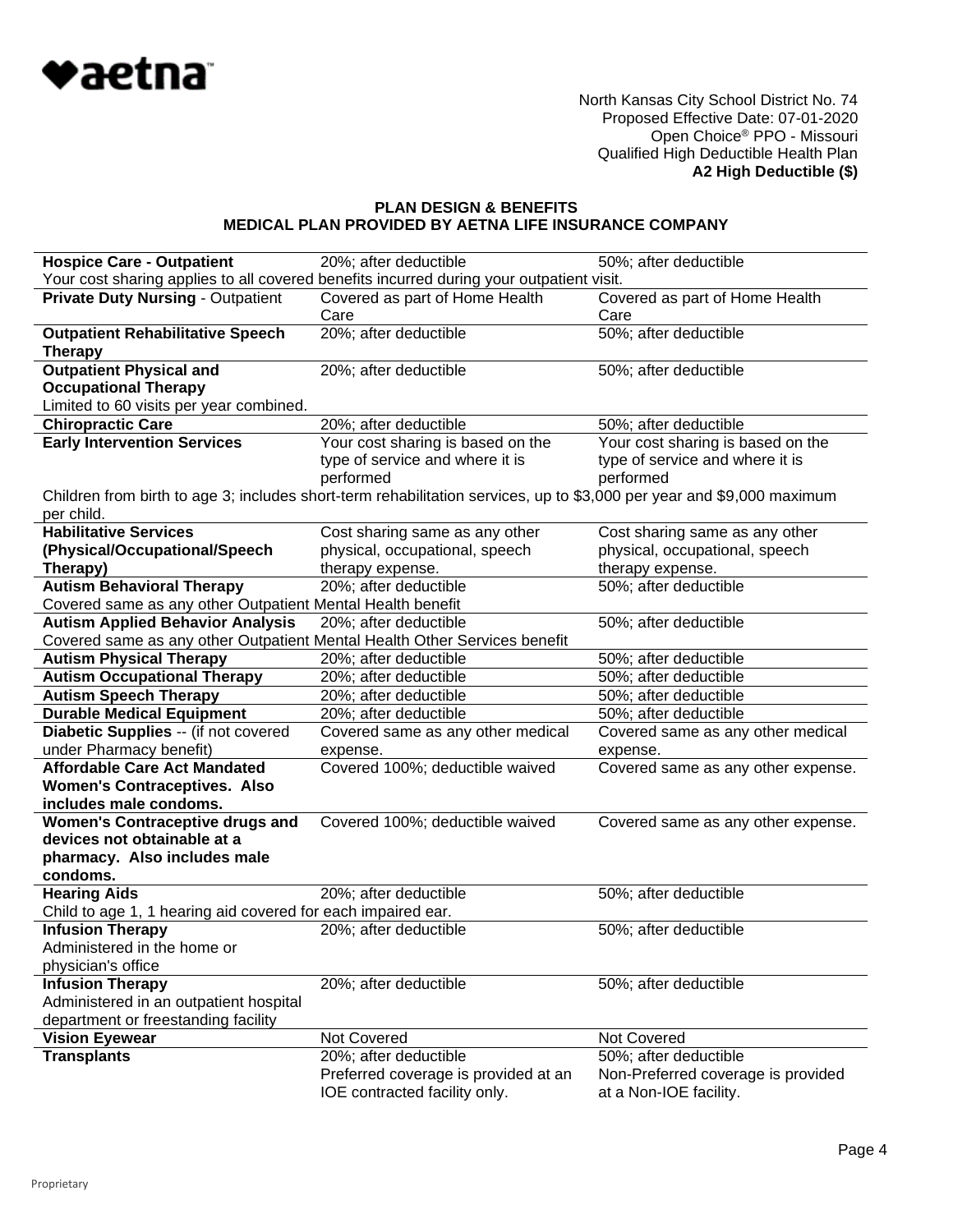

### **PLAN DESIGN & BENEFITS MEDICAL PLAN PROVIDED BY AETNA LIFE INSURANCE COMPANY**

| <b>Bariatric Surgery</b>                                                                         | 20%; after deductible                                                                                                                                           | 50%; after deductible                            |  |
|--------------------------------------------------------------------------------------------------|-----------------------------------------------------------------------------------------------------------------------------------------------------------------|--------------------------------------------------|--|
|                                                                                                  | "Other" Health Care -- 20% member coinsurance, after deductible, for services that are neither in-network nor out-of-                                           |                                                  |  |
| network.                                                                                         |                                                                                                                                                                 |                                                  |  |
| <b>FAMILY PLANNING</b>                                                                           | <b>IN-NETWORK</b>                                                                                                                                               | <b>OUT-OF-NETWORK</b>                            |  |
| <b>Infertility Treatment</b>                                                                     | Your cost sharing is based on the                                                                                                                               | Your cost sharing is based on the                |  |
|                                                                                                  | type of service and where it is                                                                                                                                 | type of service and where it is                  |  |
|                                                                                                  | performed                                                                                                                                                       | performed                                        |  |
| Diagnosis and treatment of the underlying medical condition only.                                |                                                                                                                                                                 |                                                  |  |
| <b>Comprehensive Infertility Services</b>                                                        | Not Covered                                                                                                                                                     | Not Covered                                      |  |
| Artificial insemination and ovulation induction                                                  |                                                                                                                                                                 |                                                  |  |
| <b>Advanced Reproductive</b>                                                                     | Not Covered                                                                                                                                                     | Not Covered                                      |  |
| <b>Technology (ART)</b>                                                                          |                                                                                                                                                                 |                                                  |  |
|                                                                                                  | In-vitro fertilization (IVF), zygote intrafallopian transfer (ZIFT), gamete intrafallopian transfer (GIFT), cryopreserved                                       |                                                  |  |
|                                                                                                  | embryo transfers, intracytoplasmic sperm injection (ICSI), or ovum microsurgery                                                                                 |                                                  |  |
| Vasectomy                                                                                        | Covered 100%; after deductible                                                                                                                                  | 30%; after deductible                            |  |
| <b>Female Sterilization</b>                                                                      | Covered 100%; deductible waived                                                                                                                                 | 30%; after deductible                            |  |
| <b>PHARMACY</b>                                                                                  | <b>IN-NETWORK</b>                                                                                                                                               | <b>OUT-OF-NETWORK</b>                            |  |
|                                                                                                  | The full cost of the drug is applied to the deductible before any benefits are considered for payment under the                                                 |                                                  |  |
| pharmacy plan.                                                                                   |                                                                                                                                                                 |                                                  |  |
| <b>Pharmacy Plan Type</b>                                                                        | Advanced Control Plan - Aetna                                                                                                                                   |                                                  |  |
| <b>Preferred Generic Drugs</b>                                                                   |                                                                                                                                                                 |                                                  |  |
| Retail                                                                                           | \$10 copay                                                                                                                                                      | 50% of submitted cost; after                     |  |
|                                                                                                  |                                                                                                                                                                 | applicable copay                                 |  |
| <b>Mail Order</b>                                                                                | \$30 copay                                                                                                                                                      | 50% of submitted cost; after                     |  |
|                                                                                                  |                                                                                                                                                                 | applicable copay                                 |  |
| <b>Preferred Brand-Name Drugs</b>                                                                |                                                                                                                                                                 |                                                  |  |
| Retail                                                                                           | \$50 copay                                                                                                                                                      | 50% of submitted cost; after                     |  |
| <b>Mail Order</b>                                                                                |                                                                                                                                                                 | applicable copay<br>50% of submitted cost; after |  |
|                                                                                                  | $$150$ copay                                                                                                                                                    |                                                  |  |
| Non-Preferred Generic and Brand-Name Drugs                                                       |                                                                                                                                                                 | applicable copay                                 |  |
| Retail                                                                                           | \$70 copay                                                                                                                                                      | 50% of submitted cost; after                     |  |
|                                                                                                  |                                                                                                                                                                 | applicable copay                                 |  |
| <b>Mail Order</b>                                                                                | $$210$ copay                                                                                                                                                    | 50% of submitted cost; after                     |  |
|                                                                                                  |                                                                                                                                                                 | applicable copay                                 |  |
| <b>Pharmacy Day Supply and Requirements</b>                                                      |                                                                                                                                                                 |                                                  |  |
| Retail                                                                                           | Up to a 101 day supply from Aetna National Network                                                                                                              |                                                  |  |
|                                                                                                  |                                                                                                                                                                 |                                                  |  |
|                                                                                                  | For a 35-101 day supply you will be responsible for the Mail Order Drug                                                                                         |                                                  |  |
| <b>Mail Order</b>                                                                                | copay.<br>A 35-101 day supply from CVS Caremark® Mail Service Pharmacy                                                                                          |                                                  |  |
| <b>Specialty</b>                                                                                 | Up to a 30 day supply                                                                                                                                           |                                                  |  |
|                                                                                                  |                                                                                                                                                                 |                                                  |  |
|                                                                                                  | Advanced Control Formulary Aetna Insured List<br>Choose Generics - If the member or the physician requests brand when generic is available, the member pays the |                                                  |  |
| applicable copay plus the difference between the generic price and the brand price.              |                                                                                                                                                                 |                                                  |  |
| Plan Includes: Diabetic supplies and Contraceptive drugs and devices obtainable from a pharmacy. |                                                                                                                                                                 |                                                  |  |
| A limited list of over-the-counter medications are covered when filled with a prescription.      |                                                                                                                                                                 |                                                  |  |
|                                                                                                  |                                                                                                                                                                 |                                                  |  |

Oral chemotherapy drugs covered 100%

Precertification and quantity limits included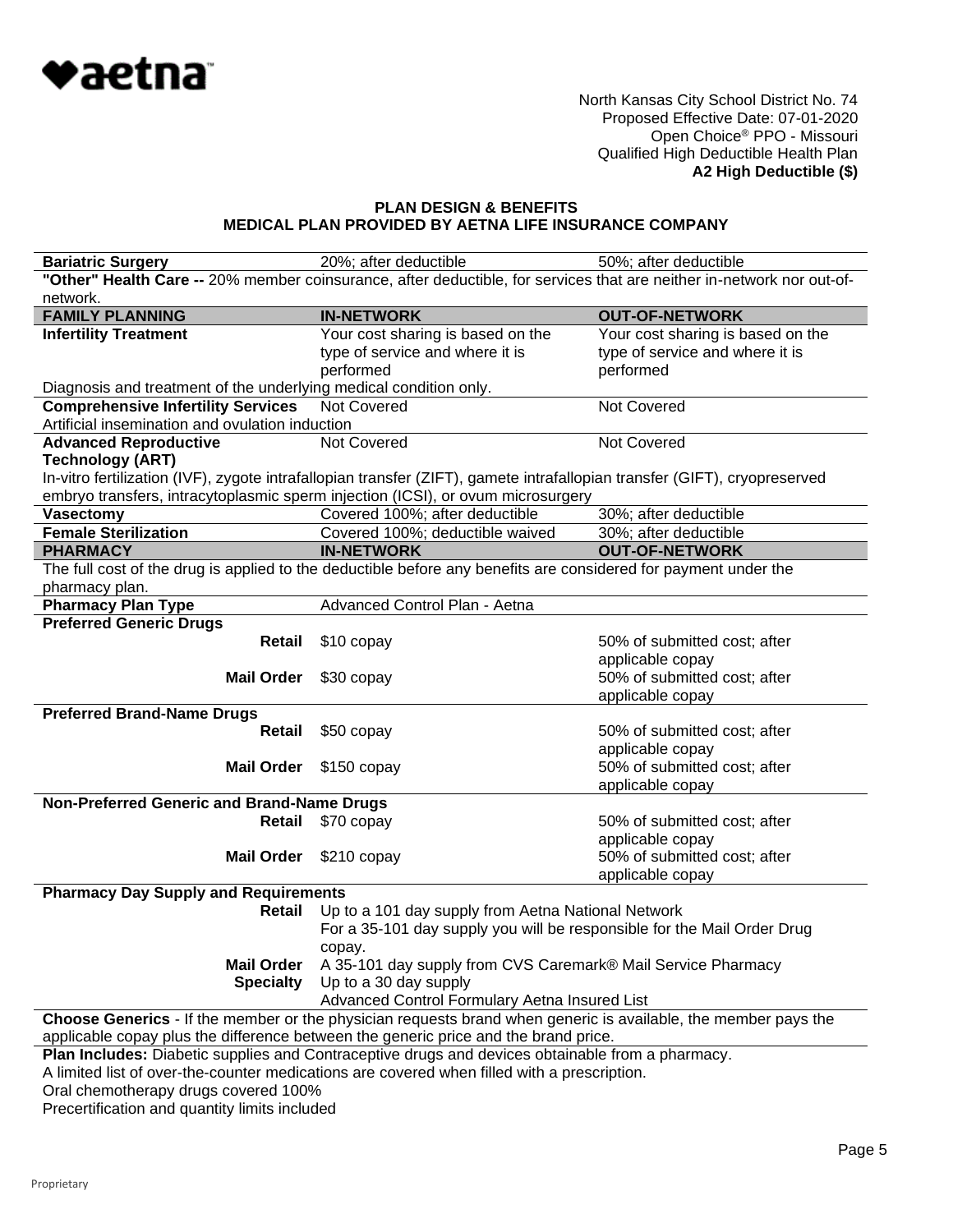

### **PLAN DESIGN & BENEFITS MEDICAL PLAN PROVIDED BY AETNA LIFE INSURANCE COMPANY**

Seasonal Vaccinations covered 100% in-network Preventive Vaccinations covered 100% in-network Affordable Care Act mandated female contraceptives and preventive medications covered 100% in-network. Also includes male condoms.

\*\*We cover the cost of services based on whether doctors are "in network" or "out of network." We want to help you understand how much we pay for your out-of-network care. At the same time, we want to make it clear how much more you will need to pay for this "out-of-network" care.

You may choose a provider (doctor or hospital) in our network. You may choose to visit an out-of-network provider. If you choose a doctor who is out of network, your health plan may pay some of that doctor's bill. Most of the time, you will pay a lot more money out of your own pocket if you choose to use an out-of-network doctor or hospital.

When you choose out-of-network care, we limit the amount it will pay. This limit is called the "recognized" or "allowed" amount.

• For doctors and other professionals the amount is based on what Medicare pays for these services. The government sets the Medicare rate. Exactly how much we "recognize" depends on the plan you or your employer picks.

• For hospitals and other facilities, the amount is based on what Medicare pays for these services. The government sets the Medicare rate. Exactly how much we "recognize" depends on the plan you or your employer picks.

Your doctor sets his or her own rate to charge you. It may be higher -- sometimes much higher -- than what your plan "recognizes." Your doctor may bill you for the dollar amount that we don't "recognize." You must also pay any copayments, coinsurance and deductibles under your plan. No dollar amount above the "recognized charge" counts toward your deductible or out-of-pocket maximums. To learn more about how we pay out-of-network benefits visit our website.

You can avoid these extra costs by getting your care from Aetna's broad network of health care providers. Go to www.aetna.com and click on "Find a Doctor" on the left side of the page. If you are already a member, sign on to your Navigator member site.

This applies when you choose to get care out of network. When you have no choice (for example: emergency room visit after a car accident, or for other emergency services), we will pay the bill as if you got care in network. You pay cost sharing and deductibles for your in-network level of benefits. Contact us if your provider asks you to pay more. You are not responsible for any outstanding balance billed by your providers for emergency services beyond your cost sharing and deductibles.

This way of paying out-of-network doctors and hospitals applies when you choose to get care out of network. When you have no choice (for example: emergency room visit after a car accident), we will pay the bill as if you got care in network. You pay your plan's copayments, coinsurance and deductibles for your in-network level of benefits. Contact us if your provider asks you to pay more. You are not responsible for any outstanding balance billed by your providers for emergency services beyond your copayments, coinsurance and deductibles.

Plans are provided by: Aetna Life Insurance Company. While this material is believed to be accurate as of the production date, it is subject to change.

Health benefits and health insurance plans contain exclusions and limitations. Not all health services are covered.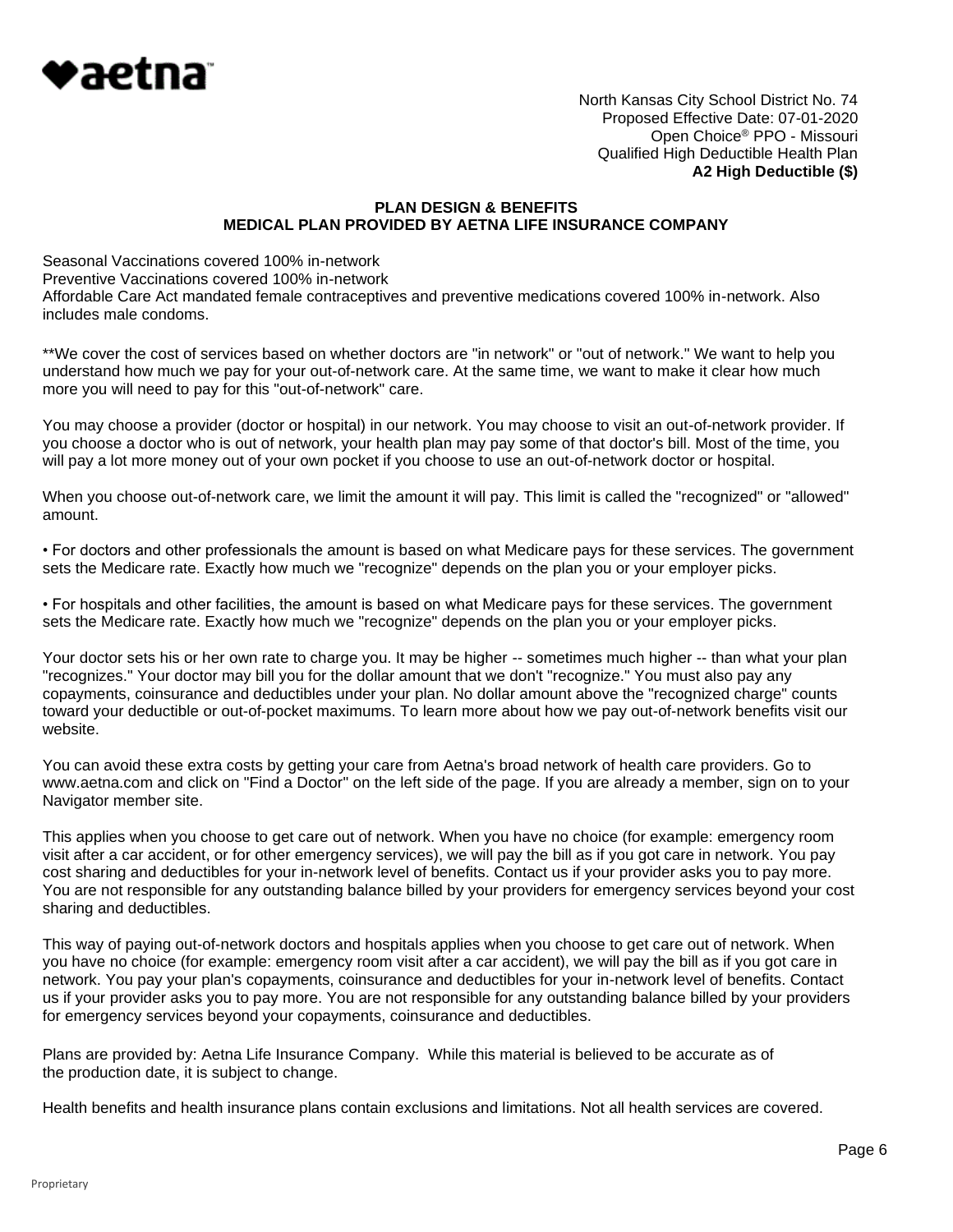

#### **PLAN DESIGN & BENEFITS MEDICAL PLAN PROVIDED BY AETNA LIFE INSURANCE COMPANY**

See plan documents for a complete description of benefits, exclusions, limitations and conditions of coverage. Plan features and availability may vary by location and are subject to change. You may be responsible for the health care provider's full charges for any non-covered services, including circumstances where you have exceeded a benefit limit contained in the plan. Providers are independent contractors and are not our agents. Provider participation may change without notice. We do not provide care or guarantee access to health services.

The following is a list of services and supplies that are generally *not covered*. However, your plan documents may contain exceptions to this list based on state mandates or the plan design or rider(s) purchased by your employer.

• All medical and hospital services not specifically covered in, or which are limited or excluded by your plan documents.

- Cosmetic surgery, including breast reduction.
- Custodial care.
- Dental care and dental X-rays.
- Donor egg retrieval

• Experimental and investigational procedures, except for coverage for medically necessary routine patient care costs for members participating in a cancer clinical trial.

- Hearing aids
- Home births
- Immunizations for travel or work, except where medically necessary or indicated.
- Implantable drugs and certain injectable drugs including injectable infertility drugs.

• Infertility services, including artificial insemination and advanced reproductive technologies such as IVF, ZIFT, GIFT, ICSI and other related services, unless specifically listed as covered in your plan documents.

- Long-term rehabilitation therapy.
- Non-medically necessary services or supplies.

• Outpatient prescription drugs (except for treatment of diabetes), unless covered by a prescription plan rider and overthe-counter medications (except as provided in a hospital) and supplies.

• Radial keratotomy or related procedures.

• Reversal of sterilization.

• Services for the treatment of sexual dysfunction/enhancement, including therapy, supplies or counseling or prescription drugs.

- Special duty nursing.
- Therapy or rehabilitation other than those listed as covered.

• Weight control services including surgical procedures, medical treatments, weight control/loss programs, dietary regimens and supplements, appetite suppressants and other medications; food or food supplements, exercise programs, exercise or other equipment; and other services and supplies that are primarily intended to control weight or treat obesity, including Morbid Obesity, or for the purpose of weight reduction, regardless of the existence of comorbid conditions.

Aetna, or its affiliate(s), receives rebates from drug manufacturers that may be taken into account in determining Aetna's Preferred Drug List. Rebates may reduce the amount a member pays the pharmacy for covered prescriptions. CVS Caremark ® Mail Service Pharmacy refers to CVS Caremark ® Mail Service Pharmacy, a licensed pharmacy subsidiary of Aetna Inc., that operates through mail order. The charges that Aetna negotiates with CVS Caremark ® Mail Service Pharmacy may be higher than the cost they pay for the drugs and the cost of the mail order pharmacy services they provide. For these purposes, the pharmacy's cost of purchasing drugs takes into account discounts, credits and other amounts that they may receive from wholesalers, manufacturers, suppliers and distributors.

In case of emergency, call 911 or your local emergency hotline, or go directly to an emergency care facility.